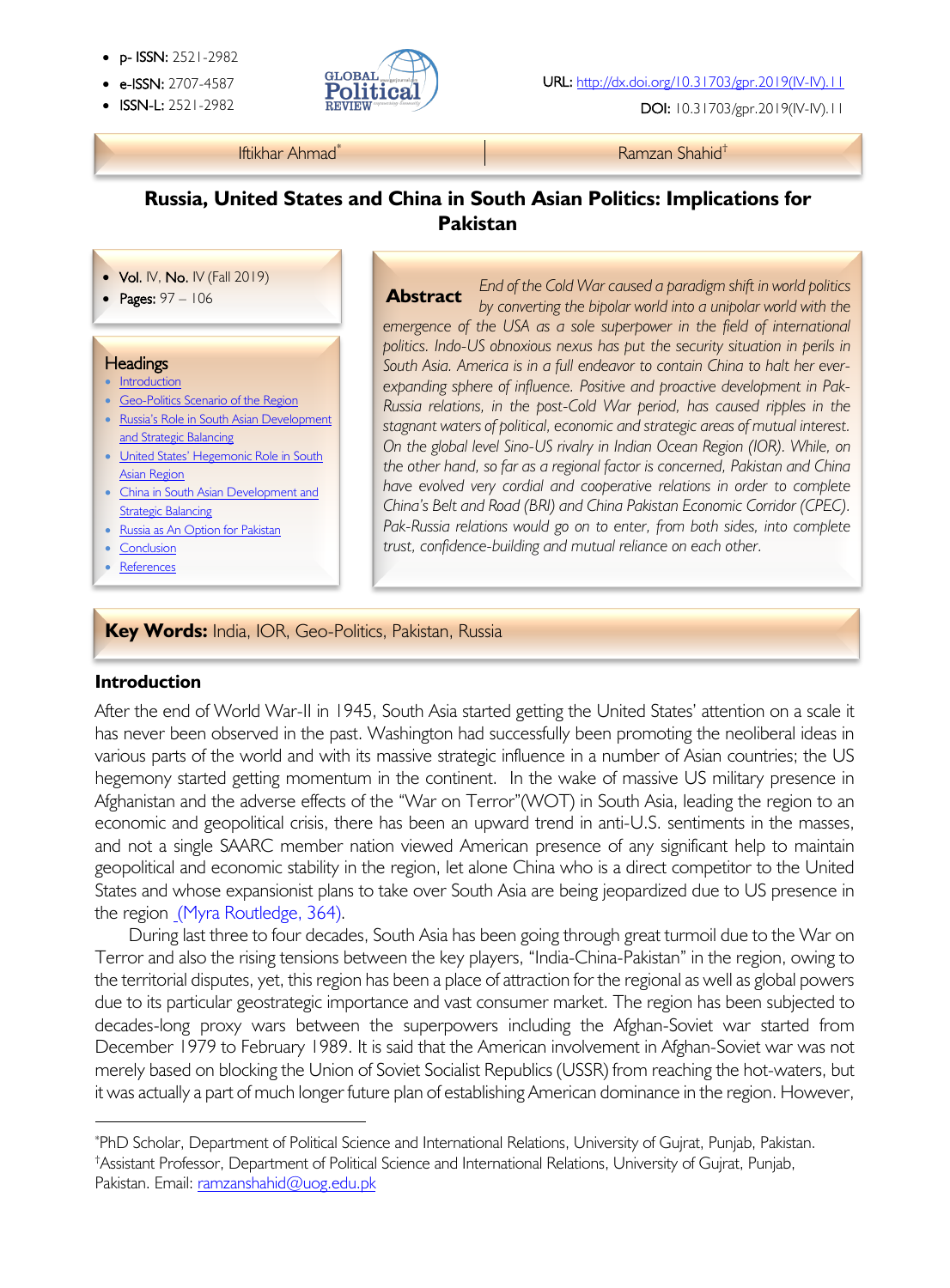the region was deserted by the United States after the dissolution of the Soviet empire, yet, America launched a massive military offence on Afghanistan in the wake of the 9/11 incident in 2001 which was perpetrated by the very terrorist outfits founded by the United States itself. This incident brought about a dramatic change in the trajectory of American foreign policy towards South Asia (Myra Routledge, 30).

## Geo-Politics Scenario of the Region

The origin of global powers' geopolitical interests in South Asia can be traced back to the late 1940s, especially after the partition of the Sub-continent on 14<sup>th</sup> August 1947. At present, this region has become a strategic battlefront among China, Russia, the United States and India scuffling to take control of it. According to some experts, minus the role of a superpower, the region could become a war zone between the regional powers, India and China, to take control of the South Asian region (Hilali 2006). Same could be opined about the Soviet Union or later "Russia", playing an important role in keeping the regional nuclear-capable nations from engaging in a full-scale war. Washington's grip is weakening on this region as a result of its involvement in the North Korea and Iran, which in turn is favoring China in carrying out its imperialistic agenda in a much more aggressive way, using its proxy "Pakistan" and the Islamic fanatics to make India spend most of its resources on crushing the insurgency and thwarting the cross-border infiltration from Pakistani controlled Kashmir region. To cover this gap left by the US, Russia seems to be flexing its muscles to play a greater role in South Asia.

It is being anticipated by some global geopolitical experts that Russia's come back in the South Asian region could initiate an alliance between India, Russia, Bangladesh and some Afghan factions which, in turn, underpin a geopolitical and strategic balance between China and the United States. The former superpower "Russia" is now gaining momentum but in a very cautious way. In the course of time, the political, military and diplomatic influence of Russia is increasing in various parts of the globe. The recent endorsement of India's political stand on Kashmir dispute, particularly in the wake of abrogation of Article 370, is being considered as the demonstration of Russia's come back in the South Asian region. After reviewing closely, the steps Russia is taking in South Asia, particularly, its increasing diplomatic and military initiatives with India and political and economic policies for Afghanistan and Bangladesh, one comes to the conclusion that Moscow is gradually heading towards achieving the position of a decisive and dominant player, with enough political, military and strategic power to deter rapidly rising Chinese expansionist endeavors and counter the interference of United States in this region, simultaneously.

These moves from a country like Russia, who still holds the potential to challenge both US and China respectively, could help India in establishing its hegemony in this region which in turn would help in bringing stability and sustainable development (Hilali 2006, 86). United States' involvement in this region is seldom welcome by the majority of South Asian countries as the US does not have any territorial connection to this region. However, on the other hand, Russia is potentially the best candidate out of all global powers due to its deep strategic and defense ties with China, India, Bangladesh and several other Asian and South Asian countries and also for being a superpower in the past. The last two decades have seen a sharp incline in Chinese expansionism in the Asian continent, and the South Asian region took the brunt of this changing geopolitical situation. With respect to the question "Why does South Asia need superpowers" the ongoing US-China Cold-War offers a great opportunity to delve deep into this matter.

Moscow is also trying to keep Pakistan from becoming a subordinate state to China because of its increasing over-dependence on Beijing. Since India and China are the two regional giants trying to claim their respective dominance over the South Asian region, which eventually end up in an all-out war between the two, the role of superpowers, be it the United States or Russia "the former superpower", still holding enormous military and diplomatic sway across the globe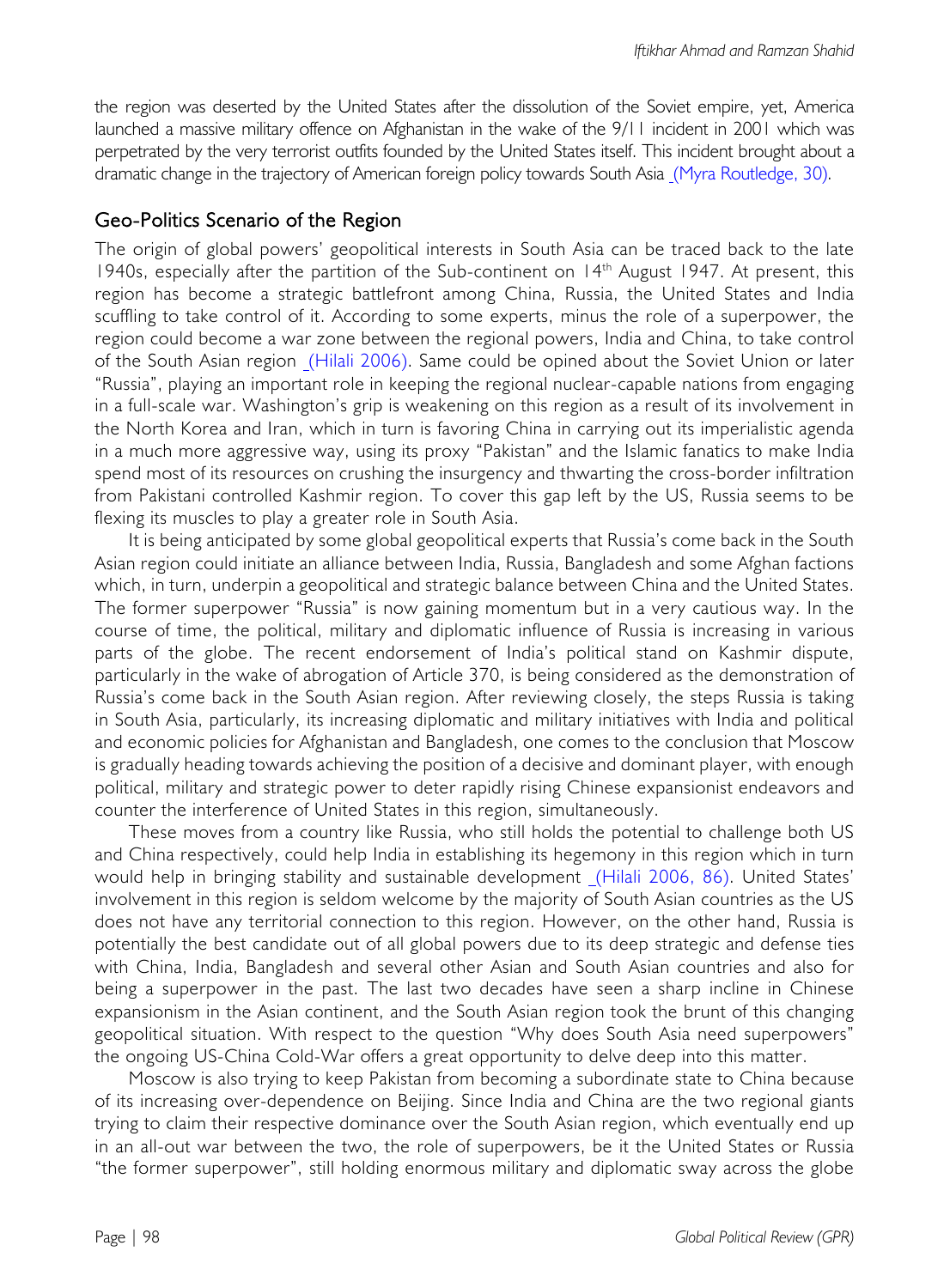in maintaining peace and stability in the region and establishing a virtual buffer zone between the rival countries in the region, cannot be overlooked. While China is trying to destabilize India by extending its support to Pakistan's Kashmir cause, United States is playing a vital role in maintaining the peace in this region by rendering its support to New Delhi on the issue of Kashmir (Philip 2002).

The recent massive defense and strategic contracts signed between India and the United States are considered by many experts as a part of Trump Administration's efforts to mend for destabilizing the South Asian region by having created the ultimate trouble makers in this region, Pakistan, China and Islamic lihadi outfits. In spite of all these efforts from the United States, the situation seems to be getting out of hands and desperately calls for the intervention of Russia, who is already on the move, though, in a very careful manner. Most of the South Asian countries, from Afghanistan to Bangladesh, are looking towards Moscow as a savior.

### Russia's Role in South Asian Development and Strategic Balancing

It used to be the Union of Soviet Socialist Republics (USSR) holding the title of superpower until its disintegration in the late 1980s, wherefrom United States of America (USA) emerged as a sole global superpower, rapidly spreading its socio-economic and diplomatic influence across the globe. Nowadays, People's Republic of China (PRC) seems to be emerging as a new potential candidate in the realm of global geopolitics which seems to be defying the global sway of United States in some parts of the world, including South Asia (Jan and Horák 2008). The superpowers, be it USSR/Russia, in the past, or the USA, in the present, hold profound importance in the geopolitical and economic stability in the South Asian region. Consisting of around 1.93 billion people, nearly one-third of the total global population, South Asia, offers the largest consumer market and immense opportunities for investment, in spite of the most complex and long-standing geopolitical and territorial disputes (Worldometers n.d.). South Asian region has been relying on the superpowers for both its economic and regional stability. On the one hand, where the Union of Soviet Socialist Republics (USSR) has played a very important role in maintaining the regional peace, assisting in industrial and economic development in this region, on the other hand, the United States of America and regional superpower 'People's Republic of China' have been keeping a check on Soviet Union's increasing political and military influence in the region.

Ever since the end of World War-II, the global powers are found to be increasingly interested in establishing their hegemony in the South Asian region, due to its geostrategic importance. On the one hand, the region has gone through the decades-long struggle between the superpowers to dominate the area and to get benefit from the trade routes, human resources, and enormous amount of minerals this region is abundant with, while on the other hand, the role these superpowers played in the industrial and economic development of this region is undeniable. Both superpowers, Soviet Union/Russia, and the United States have been contributing to the development of the South Asian region in their respective periods of global ascendancy. India, Afghanistan and Bangladesh are those nations in this region which have been receiving a great deal of assistance from the Soviet Union in industrial, research and development, and military sectors. On the one hand, in order to counter Soviet Union's rising influence in the region, United States has been extending valuable cooperation to Pakistan, India and its allied factions in Afghanistan, on the other hand, it is bound to adopt the policy of containment against China. In other words, there has been a competition between the superpowers in this region, which in turn helped to a great deal in establishing new infrastructure and reviving the old one.

The ongoing race for power and control over South Asia has been proven helpful in the development of the South Asian region in a number of ways. Bangladesh, another country in the South Asian region, was bestowed with valuable assistance from the Soviet Union in its efforts to upgrade the infrastructure after its independence in 1971 as an outcome of Soviet Union's aspiration to increase its influence in this region. After the dissolution of the Soviet Union, Moscow still continued to foster friendly relations in the countries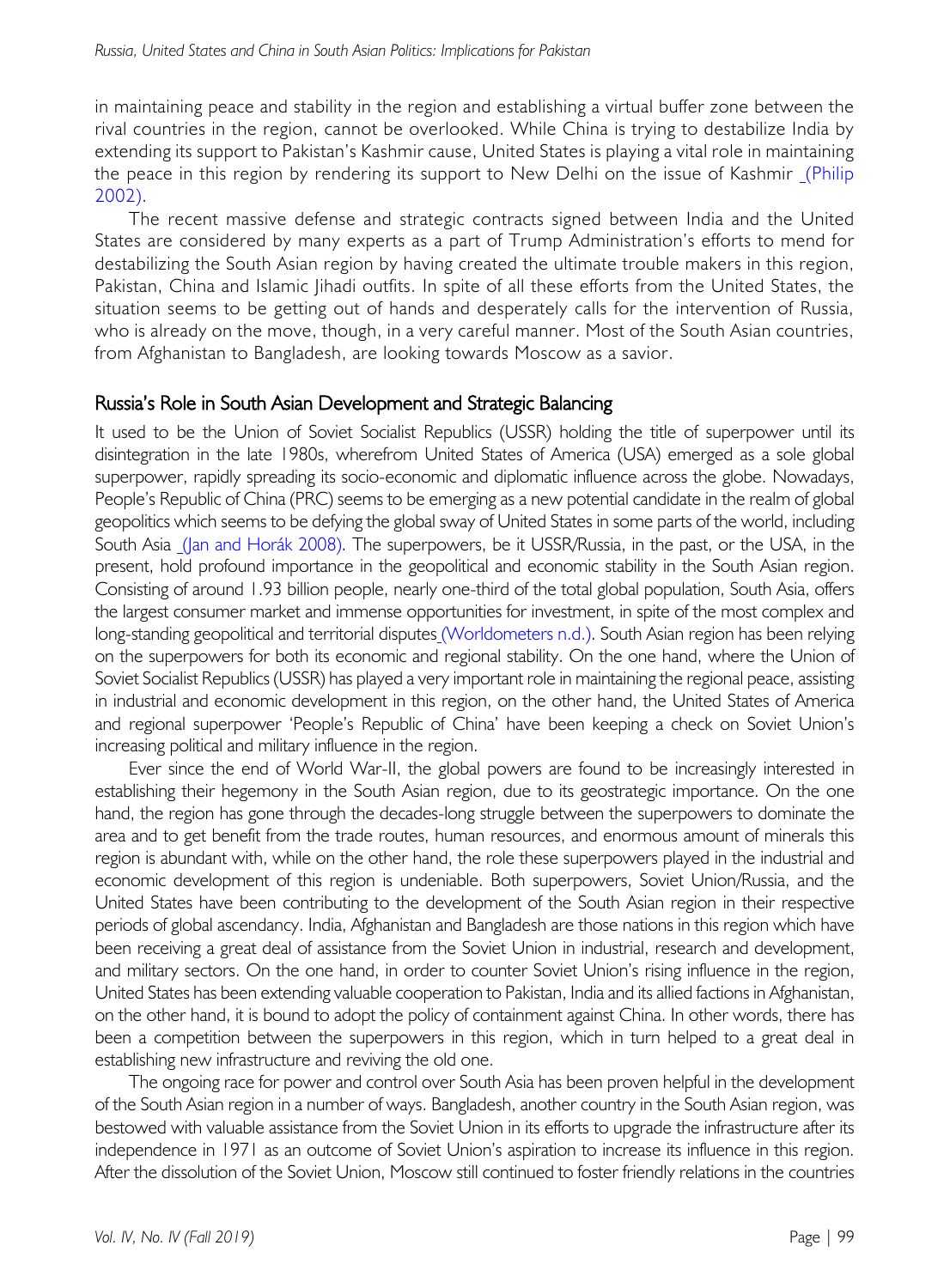in this region, including Bangladesh. Bangladesh successfully made a potentially game-changing deal with Moscow in 2013 for the 2400-Megawatt Rooppur nuclear power plant (Researchgate n.d.).

Out of all SAARC countries, India is the nation which could be presented as an example to comprehend the need for superpowers for the South Asian region. India successfully defended its sovereignty and national integrity with the military and diplomatic assistance of the Union of Soviet Socialist Republics (USSR) during the Cold War (Bakshi 2006). In the 1960s and 1970s, United States of America was rendering a considerable military and economic cooperation to Pakistan and, in fact, United States did threat India of military intervention during the 1971 war, which could have quite devastating effects on the regional peace and political and economic stability. This is where the Soviet Union jumped in to save the day, and Bangladesh came into being. Had it not been the super power's intervention at that moment, the whole region could have plunged into decades-long regional and civil wars and total chaos. The strong military, diplomatic and economic relations between India and the Soviet Union also maintained the strategic counterbalance against the Chinese expansionism and after the disintegration of the Union of Soviet Socialist Republics; this bilateral cooperation was held-up by Russia. Moscow extended its cooperation towards the South Asian countries, especially, India, to counter the after-effects of the Afghan war and the over-all deteriorating geopolitical situation thereof.

### United States' Hegemonic Role in South Asian Region

After the disintegration of the Soviet Union, Moscow could not hold its position as a super power for long and the United States of America started emerging out of this chaos as the sole superpower. In order to establish its hegemony in South Asia, Washington started pumping huge number of resources in various geostrategic projects in the region and also launched USAID (United States Agency for International Development) initiative in Afghanistan and other underdeveloped and developing countries. After taking control of a larger portion of Afghan territory, a number of projects were initiated by the US government to help rebuild the country. In order to provide infrastructure, USAID (United States Agency for International Development) launched various initiatives to provide electricity, clean water, building new roads and repairing the old ones (Conor 2016, 2). Substantial spending was made in health and education sectors.

Da Afghanistan Breshna Sherkat (DABS) is more than 300 Megawatts capacity Afghanistan National Power Grid built with the technical and financial assistance of United States (Shah, et al. 2017) USAID also constructed the Afghanistan Ring Road in addition to more than 2,000 kilometres length of roads. Over two million Afghans are provided with the facility of clean water since 2008. Other utility projects like the North East Power System (NEPS) and South-East Power System (SEPS) are also being completed by USAID. The construction of hundreds of kilometres long transmission line, from Ghazni to Kandhar, with approximately 220 Kilowatts capacity is under construction. More than 1.5 million Afghan citizens were provided facilities of improved sanitation with the help of USAID (Shah, et al. 2017). Hundreds of buildings are being constructed across Afghanistan by USAID, for hospitals, schools, universities, residence and government offices according to the international standards. United States has also provided substantial financial support to build the Afghan national army, which would play an important role in maintaining peace in the region after the US forces' withdrawal.

United States' presence in South Asia has also been helpful in stabilizing the region's geostrategic situation, especially during the 1970s and 1980s, when the whole region was threatened by Soviet military presence in Afghanistan. In spite of having close geostrategic and military ties with Moscow, New Delhi was not very much in favor of Russian Socialist system and was more inclined towards Western Capitalist economic system and politically preferred Democracy instead of Communism, considering it as a way to sustainable economic growth and a means to obtain access to the global market (Mohammad 2017).

US think tanks and policymakers declared South Asia as the most important region in the world in terms of maintaining peace and security in the world and protecting US interests not only in South Asia but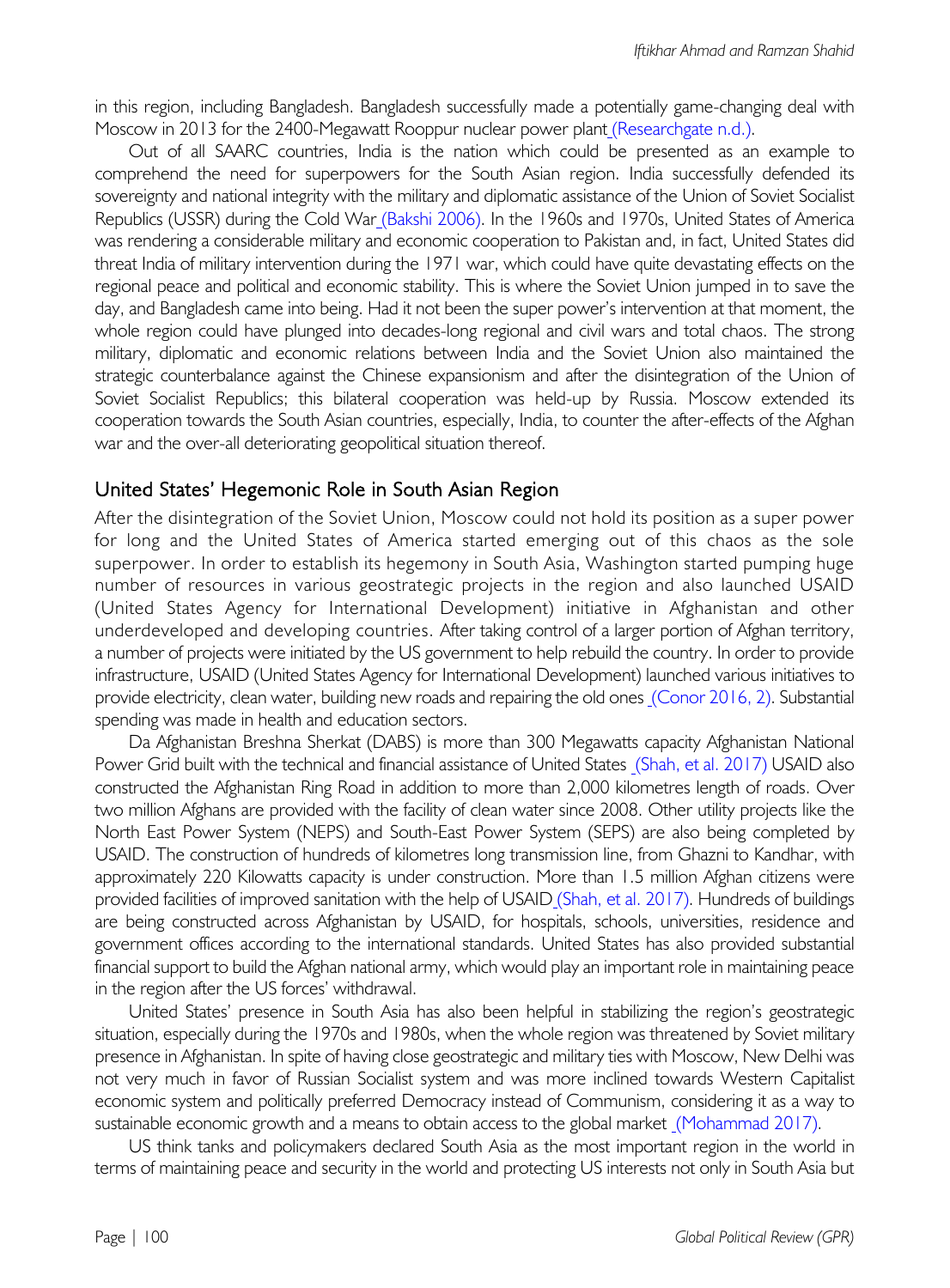as far as Middle East, Far East and mainland United States are concerned. Pakistan's joining of the U.S.-led alliance in the War-on-Terror is a telling example of American sway over this region, as Pakistan was not willing to be a part of this war but due to immense US pressure and offer of military aid pulled Pakistan towards this Anti-terror alliance. United States projected its military might in Afghanistan through intense air raids and Pakistan being the frontline ally of the US and sharing hundreds of Kilometers long border with Afghanistan was providing the logistic facilities to the United States and allied army (Hilali 2006, 77). Although India did not join US alliance for War-on-Terror, the Indian officials were reviewing the developments in the region to make a final decision on this matter.

Historically, India has been far more inclined towards Soviet Russia than it has ever been towards the United States, yet, it did not look a favorable option for India to remain indifferent during the emerging geopolitical scenario in its neighboring countries like Pakistan and Afghanistan. An important fact needs to be noted that despite India's close military, economic and strategic relations with the Soviet Union, India has never been subject to an aggressive diplomatic or economic action by the United States. Instead, Washington has extended its diplomatic cooperation to India on a number of situations where India was in extreme need of support from the West.

With regard to increasing its ascendancy in South Asia, America tilted a bit more towards India and made the "Next Steps in Strategic Partnership (NSSP)" pact, in 2004. Barely two years after this considerable step, United States singed a Civil-Nuclear deal with India in 2006, which paved the way for the United States to spread its spell further in the region (Mehmood 2017). United States' signing these significantly important strategic, economic and military deals with India regardless from the reservations and opposition of its frontline ally, Pakistan, who clearly demonstrated that Washington was more interested in dominance in South Asia than eliminating the Islamic terrorism. During the Presidency of Bill Clinton, Washington was increasingly tilting towards India, although the United States and Pakistan remained close allies since the 1990s. There are multifarious reasons for this critical shift in the US policy for South Asia, which could be found in the United States' decade's old policy to increase its sway in this region.

In an effort to deter Beijing's rapidly growing strategic and economic influence and the ambitions for territorial expansion, Washington had to make an alliance with a South Asian nation which is strong enough to handle Chinese antagonism, and diplomatic as well as military pressure. India is viewed by America as a huge market for its industrial products, including both civilian and military, and the fast-pace economic growth and over a billion of population, are also the factors in the US choosing India as its ally (F and Kronstadt 2007). Another reason for the US leaning towards India is its Western democratic values which remove the obstacles of any ideological differences. Owing to massive support for the Taliban and other Islamic militant outfits by Pakistan, both on public and government level, United States administration was not willing to trust on Pakistani intelligence agencies and government officials. While on the other hand, the overwhelming general opinion in Pakistan and all the pillars of establishment held suspicions over the US army's presence in the region. On account of this mutual distrust, Washington tends to lean towards New Delhi for its regional dominance in South Asia.

In order to exploit India's geopolitical and geostrategic dominance in the South Asian region, in United States' own favor during its military presence in Afghanistan and even after the withdrawal, Washington has brought about a dramatic change in its foreign policy towards South Asia, especially towards India. American think tanks are suggesting to the Trump Administration to establish close economic, geostrategic and military ties with India and support the idea of helping India to become a global player to counter rising Chinese influence in the region. However, Washington's grand plan to maintain its hegemony in the region can be traced back to the year 2000, when a joint U.S.-India counterterrorism group was established. Since US considers India as the only country in the region which could counter the Chinese hegemony and help the US prolong its own dominance in the region, it has shown keen interest in building extended trade partnership with India.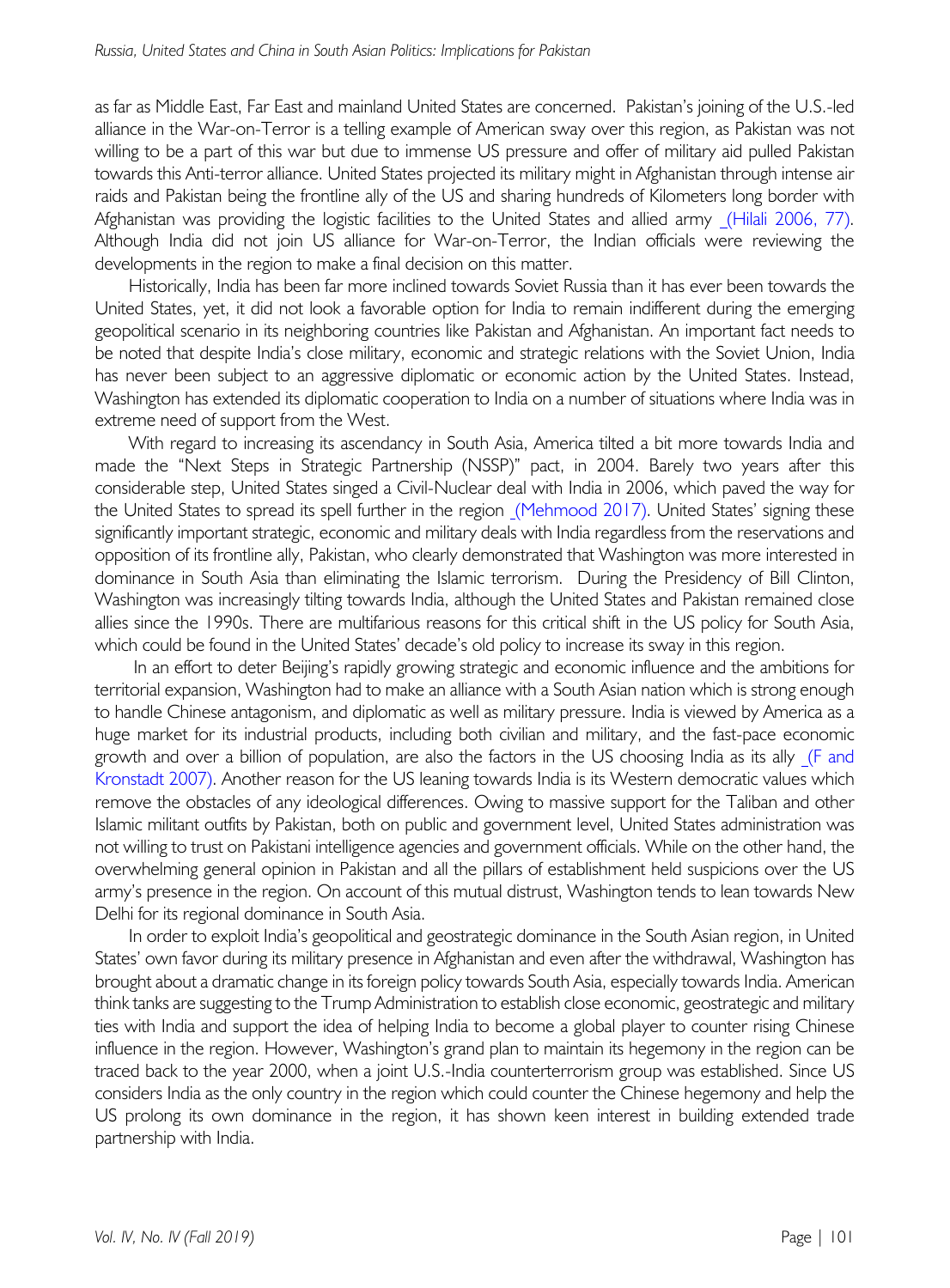## China in South Asian Development and Strategic Balancing

Sharing its borders with most of the South Asian countries, China does have a profound impact on this region in the economic, social and geopolitical sphere, though it is not situated in the geographic bounds of South Asia. There is not a single South Asian nation which is not linked to China in some way, be it trade, economy, military, geostrategy or geopolitics. Chinese influence in this region is up to the extent that it has a huge volume of bilateral trade with India despite a decade long intense border disputes and a series of military confrontations (T. V. Paul 2019). A number of South Asian countries share their borders with Communist China, including Afghanistan, Pakistan, India, Nepal and Bhutan which paves the way for China to impact this region and intervene in the regional geostrategic and geopolitical matters. South Asia is taking the brunt of China's vehement expansionist policy, just like the countries situated in the South China Sea. China's apparent and conceivable strategy regarding South Asian region seems to be revolving around increasing its influence in the region through the trade, economic and military relations with the regional nations and thereby increasing its influence to such a level to become the main dominant power of the region. The valuable mineral resources, massive consumer market and direct access to the Sea routes involving the least natural and strategic risks to access the international oceans for trade and economic activities are the apparent motives behind growing Chinese interest in this region.

The economic reforms made by the Chinese establishment, particularly during the last three decades have significantly impacted its economy, and its effects are being noticed all across South Asia. The scale of Chinese economic and industrial development and the pace of it achieving this economic pinnacle is not, merely, transforming China but its signatures can be found in the economic and commerce domains across South Asia. The Belt and Road Initiative (BRI) launched by China back in 2013, holds the potential to play the role of a bridge between South Asian nations linking them with one another in deep, profound, beneficial and sustainable economic and trade relations, eventually, bringing long-lasting peace, harmony and stability in the region. The geographical significance of South Asia is of the core value for China, and in order to avail the benefits of it, Beijing has planned to extend its Belt and Road Initiative (BRI) all across the South Asian countries (T. V. Paul 2019, 52). A large-scale geopolitical turmoil or a territorial dispute or any sort of economic instability in this region conflicts to Beijing's interests. To exploit the geostrategic benefits of this region and to scoop-out, the advantages of one of the fastest-growing markets in the world, political and economic stability in this region are imperative and are in the best interest of China.

The Chinese Belt and Road Initiative (BRI) is being projected by Beijing of holding the same level of importance for all the countries in South Asia as China Pakistan Economic Corridor (CPEC) holds importance for Pakistan. The Chinese government has been portraying this project as a game-changer for trade and economic development of the region. As claimed by Chinese establishment, the Bangladesh-China-India-Myanmar Economic Corridor (BCIMEC) is going to perform as the backbone of future economic and trade growth for these countries hosting this corridor (Arifur, et al. 2020).

The prospects of China becoming a key player in the economic and industrial development of South Asia are considerably high. The interrelated industrial and economic features between China and South Asia seem to be laying the foundation for this. The industrial sector in South Asia is fostering due to the cheap raw material and machinery available in the Chinese market on competitive prices. China is keen to assist South Asian economies in boosting its industrial sectors, and there is definitely an enormous space for investment in this sector. The rate of industrial growth in South Asia, except India where the industrial growth is on a satisfactory momentum, was considered to be quite far from what it should have been according to the World Bank's Competitive Industrial Performance Index (CIP) statistics, accumulated from the date consisting of a period from 1992 to 2012.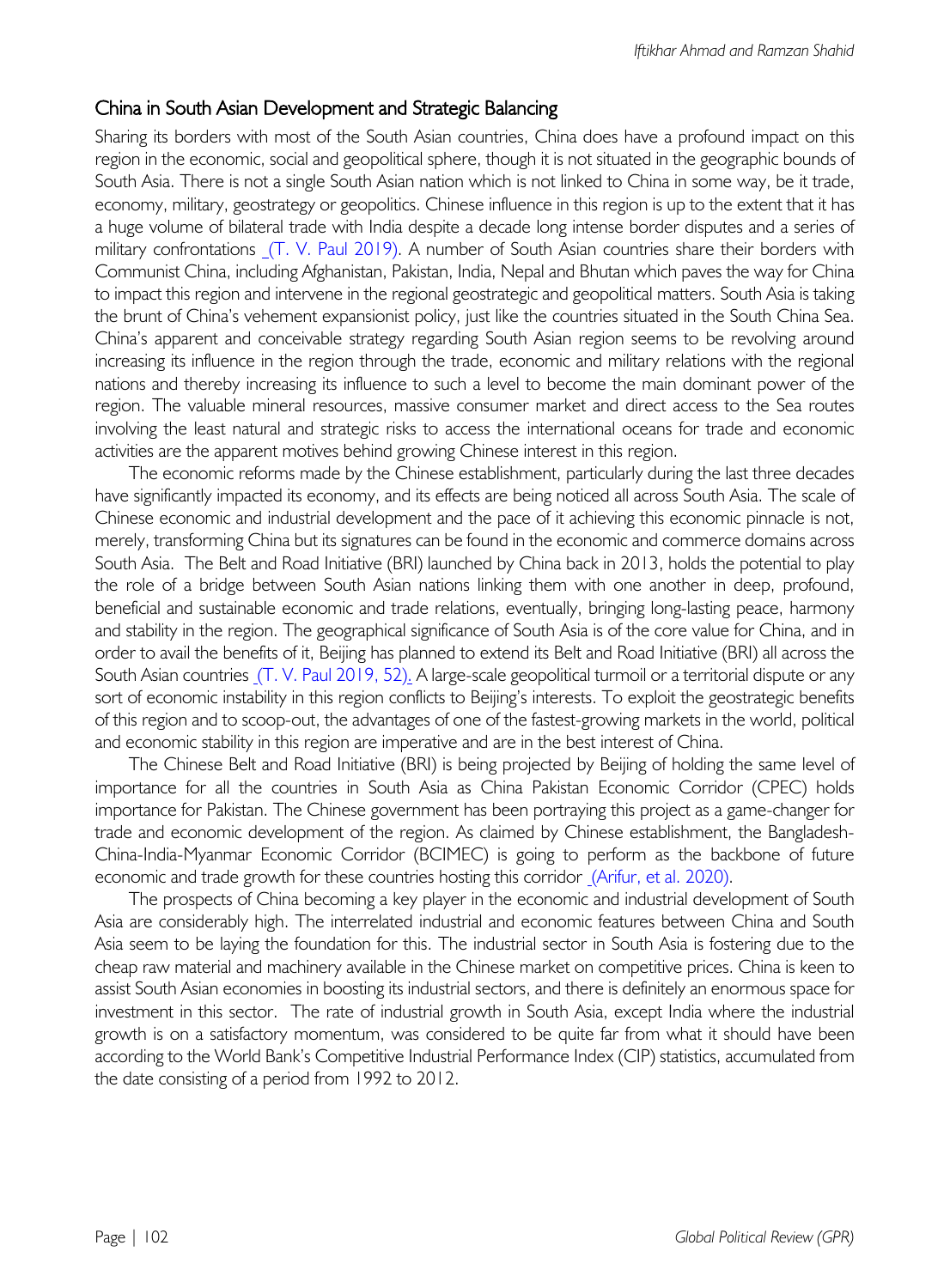

# CIP Index, 1992-2012

In the above graph, it can clearly be seen that India is on the top of rest of all the South Asian nations in terms of industrial growth, whereas, the industrial growth of China in the same graph seems to be extraordinary as compared to entire South Asian region. South Asian countries can obtain a great deal of technical assistance from China in terms of the manufacturing industry as China is going through the problem of excess manufacturing capacity. This overcapacity of Chinese industry can be made use of to stimulate the slow-paced South Asian industry. Beijing seems to have plans to shift some excess portion of its industry to South Asia through the Belt and Road Initiative (BRI) to elevate the industrial growth in South Asia. We can take Pakistan as a lucid example who has benefited from Chinese investment accumulating to 20.9 percent of Pakistan's total Gross Domestic Product (GDP) for the financial year 2016-17 (Tribune 2017).

## Russia as An Option for Pakistan

Russia has been trying to take his place in the global geopolitics after the fall of the Soviet empire. A variety of suggestions and recommendations were made by the Russian think tanks and intellectuals regarding the future course of conduct that could help Russia in gaining prominence in international politics. Three policy features, in addition to various others, attained the attention of the Russian establishment with regard to the revival of Russia as a global player. Owing to the lack of trust between the Washington and Islamabad, the bilateral relations between the two countries always remain in perils. Pakistan's failure in achieving its goals in the fields of economy, security and geopolitics, is blamed on this mutual mistrust. Pakistan should have chosen a balanced approach in its decision to be an ally with either Soviet Union or the United States, instead, it went for a radical one, choosing the United States and standing totally against the Soviet Union. Pakistan should follow along with the changing global and regional geopolitical circumstances and revive its foreign policy aligning with its socio-economic interests.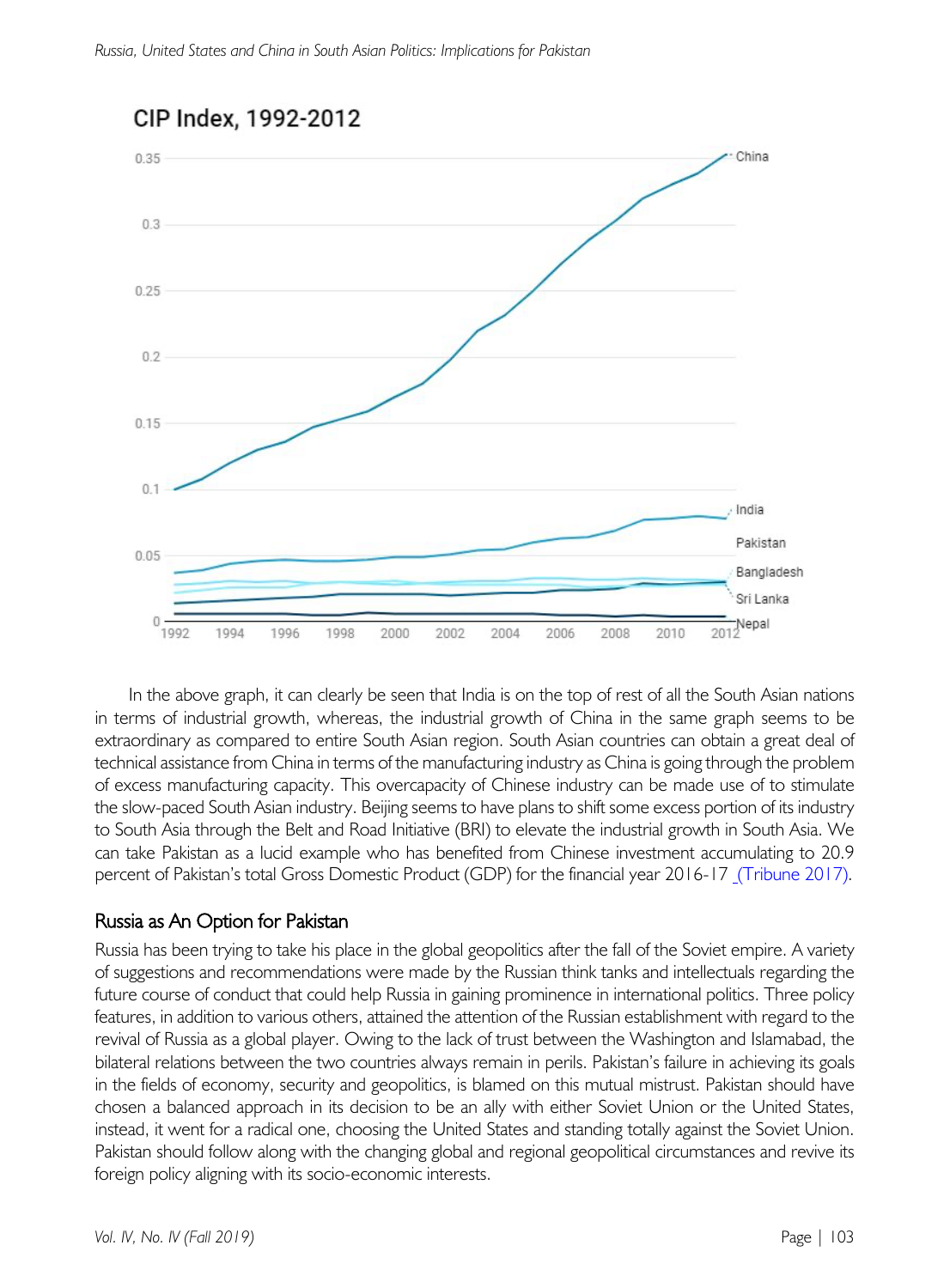# The New Great Game in South Asia: Implications for Pakistan

A few decades ago, South Asia used to be the epicentre of the great game between the West and the Soviet Union. However, the end of the Cold War brought hopes for sustainable peace and harmony in the region, which would not last long. The  $21<sup>st</sup>$  century is unfolding new political and strategic challenges and scenarios not only in global theatre but also on regional stages. The constant change in world politics is bringing in new players and modifying the vested interests of the previous global players with the passage of time. South Asia has always been a battleground of the global as well as regional powers. The struggle to dominate the South Asian region, to attain the optimum benefit of the strategic character of the region has spurred a new power struggle in the region between India and China. Both nations with their massive manpower, huge military might and economic foundations seek to secure a stronger foothold in the region to gain more strategic and economic advantages, which in turn, seem to compromise the regional security and political stability in multiple ways. This strife is not confined merely to the land; rather, it has spread across the maritime territories, including the Indian Ocean Region (IOR) (T. V. Paul 2019, 53-57).

# Conclusion

The rising tensions between China and the United States and, India's increasingly U.S-tilted foreign policy, are going to determine the fate of this continent. Most of the countries in South Asia are facing a dilemma of not being in a position to choose between the two global giants, the United States and China. In other words, there is a Cold War-like situation between the United States and China, and South Asia is the battleground, but unlike Cold War-era Europe, these South Asian Nations are not clearly aligned either with China or the United States, rather, they are following the policy of dual-phase diplomacy through which they want to draw maximum economic and military benefits from both the rivalling powers. The South Asian Nations hold several justifiable and reasonable reservations regarding China's Belt and Road Initiative (BRI) which China has to deal with in order to win the confidence of these countries. Over the years, China has been making rapid progress in the domains of industry, economics, trade, and technology, and it has achieved the level of total independence in the defence sector. In recent years, China has started reflexing its military muscles in several parts of the world, including the South China Sea (SCS) and in the Indian Ocean Region (IOR). It seems that China is gradually moving towards the level of might where it would be able to replace more than half-century-long US dominance in South Asia (Kassim 2019).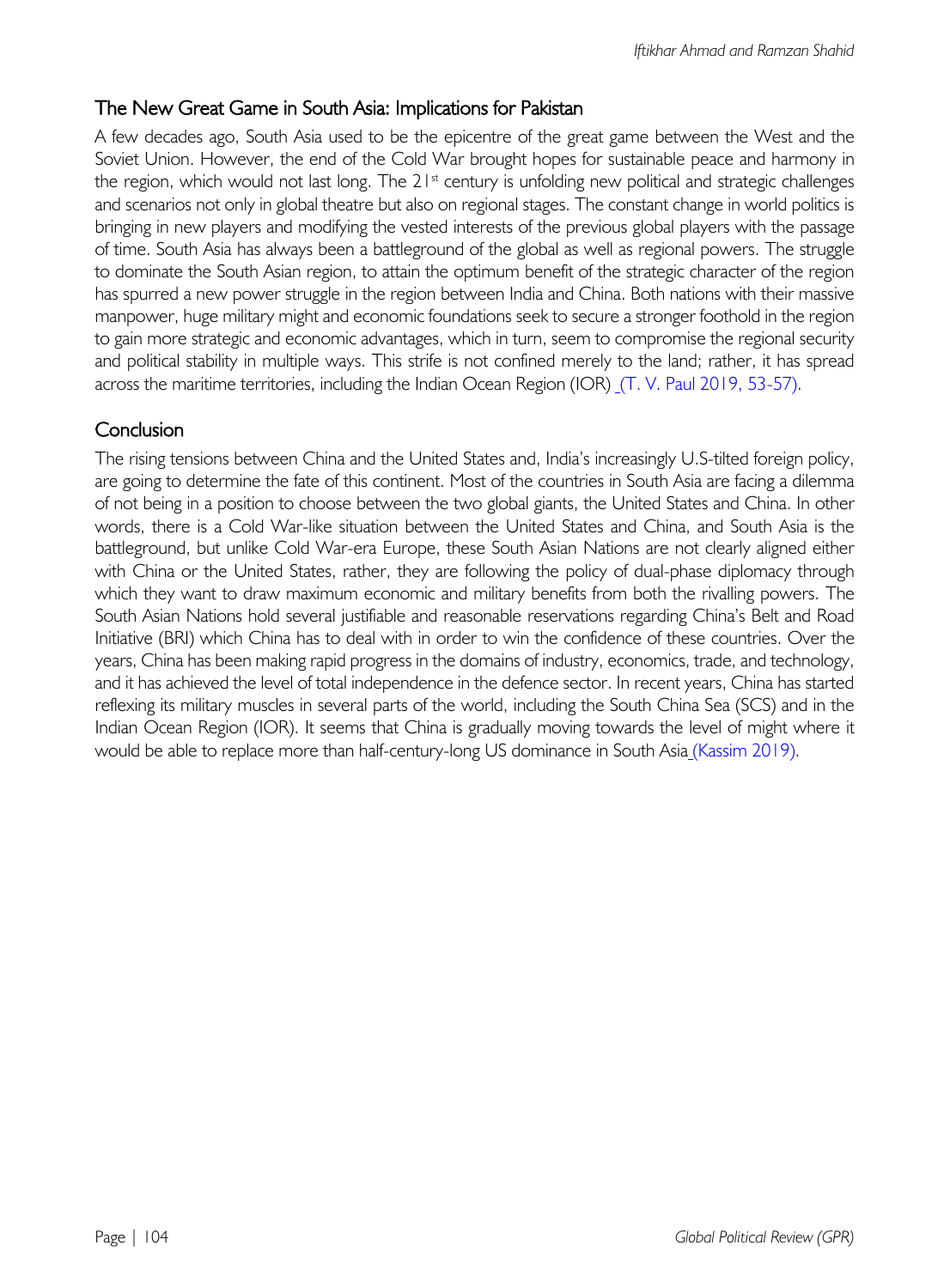# References

- Ahmad, A. (2020). Changing Facets of Pakistan's Foreign Policy: US Influence as a Factor (1971-2000). *PhD diss.* Peshawar: University of Peshawar.
- Amina, K. (2017). Russia-China-Pakistan: Third Trilateral Dialogue on Afghanistan. *Institute of Strategic Studies* , 3-4.
- Arifur, R., Murad, S. M., Ahmad, F., & Wang, X. (2020). Evaluating the EKC Hypothesis for the BCIM-EC Member Countries under the Belt and Road Initiative. *Sustainability, 12*(4), 2.
- Bakshi, J. (2006). India-Russia Defence Cooperation. *Strategic Analysis , 30*(2), 450.
- Conor, K. (2016). US Nation-Building in Afghanistan (Open Access). New York: *Routledge*.
- F, M. M., & Kronstadt, K. A. (2007). *India-US Economic and Trade Relations.* Congressional Research Service, Library of Congress.
- Galantini, L. A. (2020). www.academia.edu. August 5, 2020, www.academia.edu.
- Hilali, A. Z. (2006). Cold War Politics of Superpowers in South Asia. *The Dialogue, 1*(2 ), 69.
- Jan, S., & Horák, S. (2008). China as an Emerging Superpower in Central Asia: The View from Ashkhabad. *In China and Eurasia Forum Quarterly, 6*(2), 75.
- Javaid, U., & Rameesha. (2016). Indian Influence in Afghanistan and its implications for Pakistan. *Journal of the Research Society of Pakistan, 53*(1).
- Julia, G., & Rumer, E. (2019). *R*ussia's Global Ambitions in Perspective. Moscow: *Carnegie Moscow Center.*
- Kassim, Y. R. (2019). US-China Conflict: Will ASEAN Centrality Be Derailed? *RSIS Publications*.
- Mehmood, H. (2017). Impact of India-United States Civil Nuclear deal on China-Pakistan Strategic Partnership. *Journal of South Asian Studies, 5*(1), 15.
- Mohammad, T. (2017). Sino-US Competition: Implications for South Asia and the Asia-Pacific. *Strategic Studies, 37*(8).
- Muhammad, K., & Fahad, T. (2019). Pakistan's Foreign Policy towards Russia. *Strategic Studies, 39*(3), 94.
- Myra, W. (2001). *Terrorism, War and International Law: The Legality of the Use of Force against Afghanistan in.* New York: . *Routledge*, 2016. 364.
- Nuran, H. (2020). The Emergence and Rise of ISIS. *PhD diss.* Middle East Technical University.
- Patrick, M. (2001). US Planned War in Afghanistan Long Before September 11. *World Socialist Web Site* , 5-7.
- Paul, R., & Dixon, J. (2010). Soviet Development Theory and Economic and Technical Assistance to Afghanistan, 1954–1991. *The Historian* , 601.
- Paul, T. V. (2019). When Balance of Power meets Globalization: China, India and the Small States of South Asia. *Politics, 39*(1), 54.
- Philip, C. S. (2002). India, Pakistan and Kashmir. *Journal of Strategic Studies, 25*(4), 33.
- Rasouli, M. (2020). The US Approach to Peacebuilding in Afghanistan: A Comparative Analysis of George W. Bush, Barack Obama, and Donald Trump Administration Policies in Afghanistan*.*

Researchgate. (n.d.). *https://www.researchgate.net/publication/329666633 Rooppur Nuclear Power Plant\_Current\_Status\_Feasibility*. Retrieved June 11, 2020, from https://www.researchgate.net.

- Rohan, M. (2019). Looking West, Acting East: India's Indo-Pacific Strategy. *Southeast Asian Affairs, 2019*(1), 44.
- Sadat, M. T. (2020). Afghan-Soviet Political Ties. Kardan University Afghanistan.
- Shah, D. M., Sabory, N. R., Senjyu, T., Ahmad, G., Ludin, A. S., & Yona, A. (2017). Electricity Sector Transitions in an after War Country: A Review of Afghanistan's Electricity. *Journal of Energy and Power Engineering* , 492-496.
- Shireen, M. (2018). The Proximity of Us-Indian Interest in Afghanistan and Its Implication on Pakistan. *Journal of Political Studies* , *22*.
- State, U. O. (2019, June 21). https://www.state.gov/u-s-relations-with-india/. November 16, 2019, https://www.state.gov/.